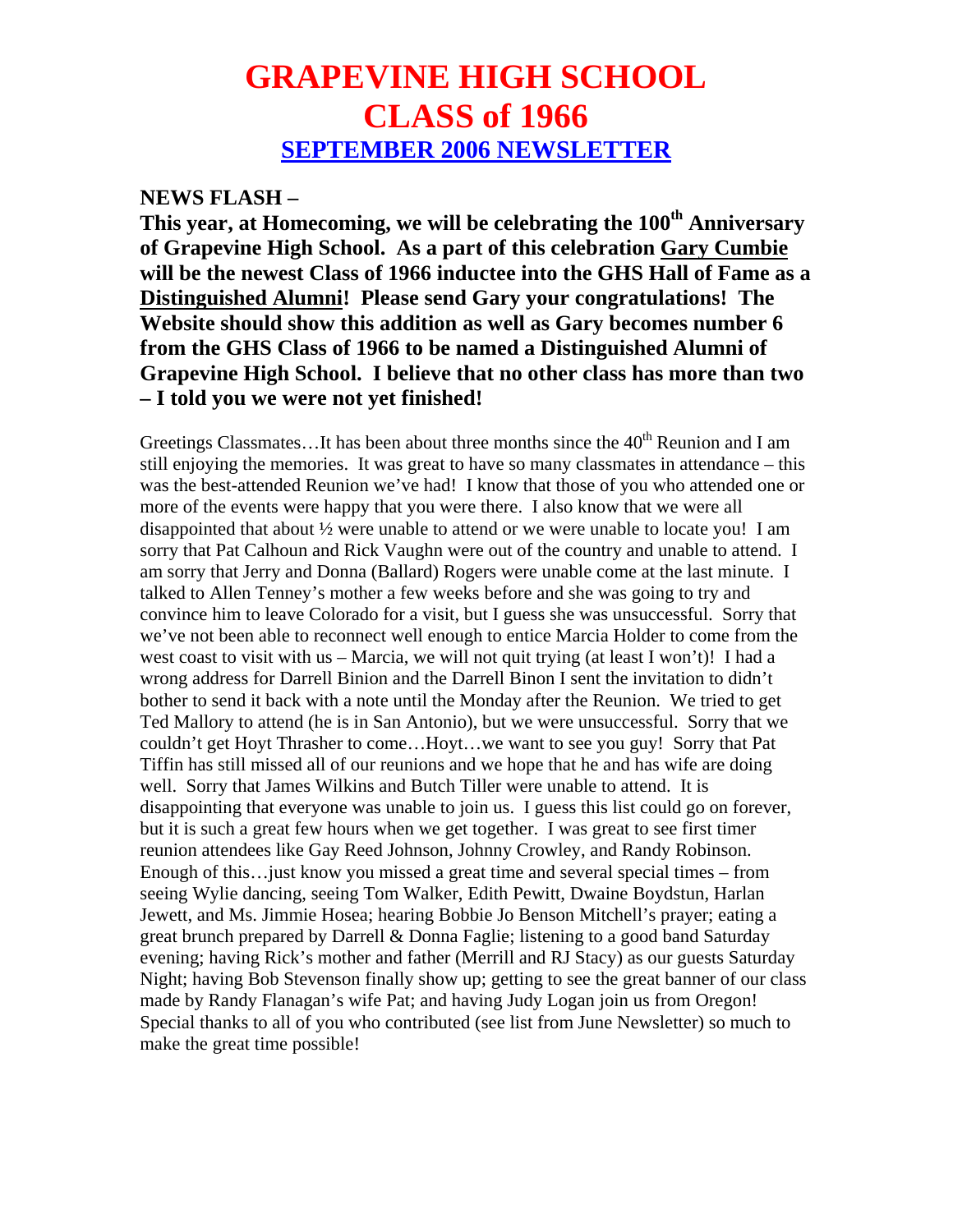## **GRAPEVINE HIGH SCHOOL HOMECOMING 2006 – GHS is 100 YEARS OLD!**

**The Grapevine High School Ex-Students Association invites you to attend the 2006 Homecoming as GHS turns 100!** 

**Ex-Students Banquet is Saturday, October 28, 2006. It will be held at Stacy's Furniture Banquet Room located at Stacy Furniture, 1900 South Main Street. Check – In will begin at 5:30 p.m. with Dinner at 6:30 p.m. The cost is \$25 per person. Dinner Seating is limited. The first 175 will be seated. Jerry Hollingsworth, Principal of Grapevine High School, invites all Ex-Students to attend the Hall of Fame Brunch, honoring Hall of Fame inductees for 2006, Friday, October 27 at 10:30 a.m. at the Stacy Furniture Banquet Room.** 

**Homecoming Parade is Thursday, October 26<sup>th</sup> at 6:00 p.m. – Main Street Grapevine. After the parade there will be a concert by Bruce (McMeans) Channell in the Palace Theater at 8:00 p.m. ….tickets are on sale with few reserved seats left as of September 28, 2006.** 

**THE Homecoming Game will be Friday night, October 27<sup>th</sup> at Mustang Panther Stadium where the Grapevine Mustangs will play Richland.** 

**If you wish to attend the Ex-Student Association Banquet on Saturday evening, October 27<sup>th</sup> at Stacy Furniture's Banquet Room on the Third Floor, you should consider sending in your money for reservations (SEE FORM BELOW):** 

| Name:           |  |
|-----------------|--|
| <b>Address:</b> |  |
| City/State/Zip: |  |
| <b>Phone:</b>   |  |

**people will be attending the banquet at \$25 each** 

**You may also contribute to the Ex-student Scholarship Fund by sending a gift of \$\_\_\_\_\_\_\_\_\_\_\_\_\_\_\_\_\_\_\_. Please make checks for Banquet or Scholarship Fund to GHS Ex-Students Association Return checks & information to Wanda Blagg, 520 Ridge Rd., Grapevine, TX 76052 Phone Number for Wanda is 817.481.4201** 

During this year's Homecoming Activities there will be several inductees into the GHS Hall of Fame. The Hall of Fame inductees may be students and are selected as Distinguished Alumni who have graduated from Grapevine High School or they may be a Faculty or Staff Member of Grapevine High School.

This year the Distinguished Alumni to be inducted include our own Gary Cumbie from the GHS Class (the best class) of 1966. Along with Gary, from the Class of 1956 will be Dr. Margaret Bragg, from the class of 1976 will be Greg England, from the class of 1983 will be Ms. Donna Callenius Lang (one of my ex-students). The coming home queens and kings for the 2006 Homecoming include Mrs. Harlan (Inez) Jewett from the class of 1936. From the class of 1946 will be Minnie Hall and Junior Harper. From the class of 1966 will be Chris and Mary Ann Sparger Ashton, from the class of 1976 will be Kim Ware, from the class of 1996 will be the grand daughter of Ted Willhoite. Word is pending at the time I am writing this on the 1986 and 1956 selections.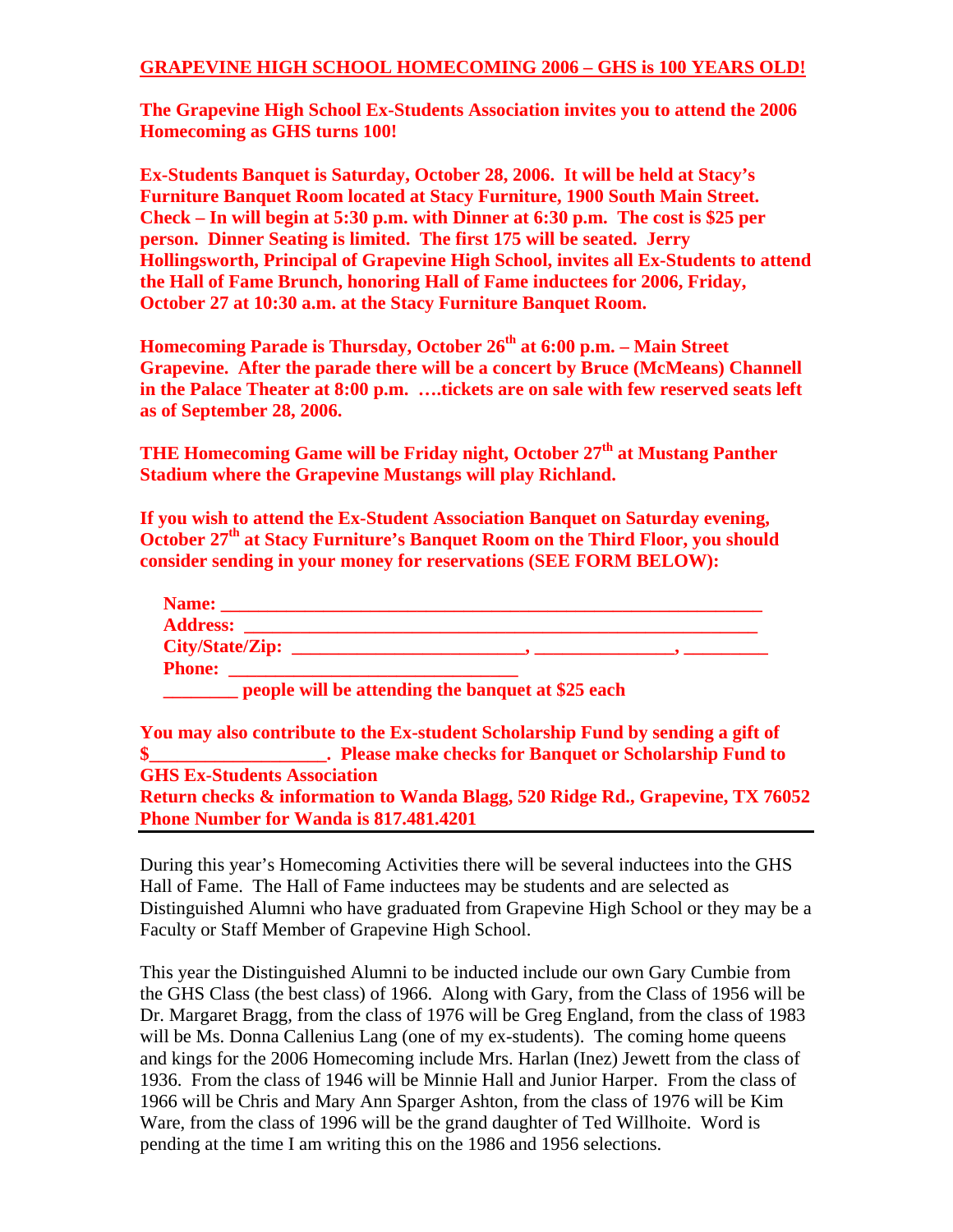This is indeed a special time for Grapevine High School to reach 100 years of age. There will have been 50 Distinguished Alumni selected for the first 100 years and the Grapevine High School Class of 1966 should be proud to have six (6) classmates selected as Distinguished Alumni out of those 50….we actually account for 12% of that honored group of GHS graduates from our class! And, like I keep telling you, I don't think we're finished!

Since our last news letter there have been several events that have not been so joyous. In August, Jane Cumbie lost her father, Mr. Harry Blanton on August 15, 2006 at the age of 93 due to respiratory failure.

Barbara Webb, from the Class of 1965, lost her mother in mid-August.

Alice Bufford Perkins let us know that her mother fell and broke her hip, and that she is suffering from Alzheimer's.

We also lost Ruth Ann Henderson Lloyd on Friday, September 22, 2006. Ruth was one of the 52 from our class that actually started the first grade together. Ruth had just retired after 30 years of teaching English at Grapevine High School. Ruth was an excellent teacher and had a great sense of humor and quick wit. She had a stroke shortly after her retirement. I know just how much she was respected by students and teachers at Grapevine High School. She will be truly missed. I spoke with her daughter at the funeral home and she expressed her mother's sense of belonging to our class and she knew her mother was sorry that she didn't attend our reunion this past summer. Please continue to keep Ruth Ann's family in your prayers.

As you may recall, Chris Ashton & Mary Ann Sparger Ashton were unable to attend the reunion due to Mrs. Sparger's surgery and the need for them to stay with her. I am pleased to say that I have gotten word a couple of times from Chris over the past couple of months, the last on the first of September. Chris indicated that Mrs. Sparger continues to do very well. Continue to keep Mrs. Sparger and Chris and Mary Ann in your prayers and thoughts.

I received an update on Tony Eubanks from Brenda Eubanks. She was saying that Tony was doing pretty well and that they appreciated all of the thoughts, prayers, and cards he continues to receive. They have a new email address (even though Brenda is quick to point out she considers them to be technological idiots) which is [tonyeubanks@clearwire.net](mailto:tonyeubanks@clearwire.net)

You also remember that Linda Bowden Cox's sister, Carol, had a single Mastectomy on Thursday, August  $17<sup>th</sup>$ . The last report from Linda was that the surgery went well, but they will make determinations on future treatments after analysis of the pathology report. Hopefully we will have more news soon and that it will be good news. Keep Carol Bowden Frey and her family in your prayers.

Darrell Faglie had knee surgery at the end of September and is recovering well and going to therapy. Dr. Jim Box, who performed the surgery, is continuing to recover from his experience with Darrell's surgery, but both are doing really well! Keep Darrell covered with emails as he spends too much time at home not able to work…that is more difficult than anything for him! And, you certainly want to keep Donna in your prayers as well.